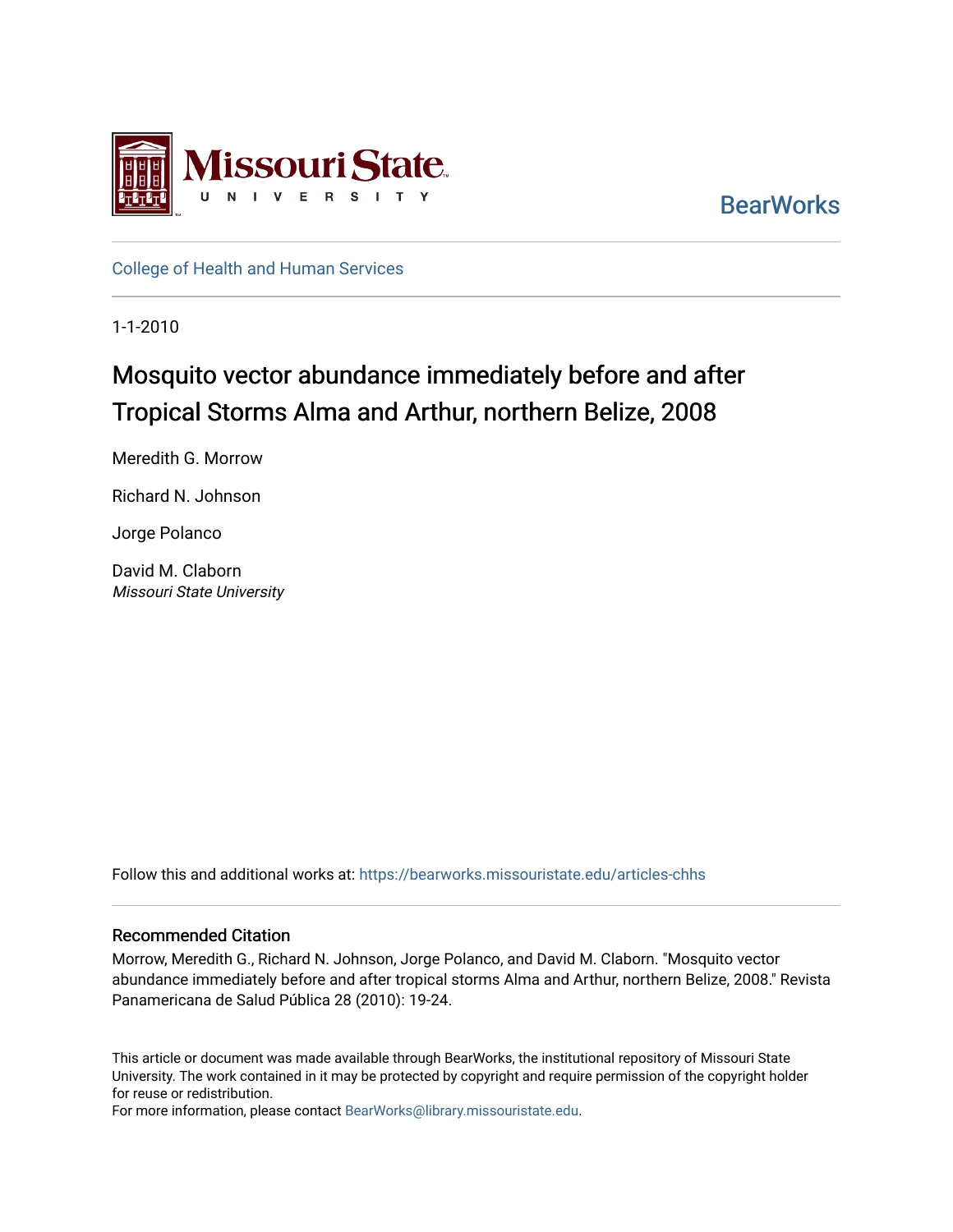# **Mosquito vector abundance immediately before and after Tropical Storms Alma and Arthur, northern Belize, 2008**

Meredith G. Morrow,<sup>1</sup> Richard N. Johnson,<sup>1</sup> Jorge Polanco, $2$  and David M. Claborn<sup>3</sup>

> Morrow MG, Johnson RN, Polanco J, Claborn DM. Mosquito vector abundance immediately before and after Tropical Storms Alma and Arthur, northern Belize, 2008. Rev Panam Salud Publica. 2010; 28(1):19–24. **Suggested citation**

> **Objective**. *To monitor adult mosquito abundance in northern Belize before/after the first tropical storm of the wet season to estimate the time required for development/recovery of potential vector populations; determine which species predominate post-storm; and compare the effectiveness of two types of mosquito traps—octenol-baited Mosquito Magnets® and U.S. Centers for Disease Control and Prevention (CDC) light traps (with/without octenol).* **Methods**. *Field experiments were conducted in Orange Walk Town, Belize, 21 May to 3 June 2008. Incidence rate ratios and exact binomial 95% confidence intervals were reported and trap-nights calculated to compare species abundance pre- and post-storm as well as traptype effectiveness*. **Results**. *Twice as many species and three times more* Anopheles *spp. were trapped prestorm versus post-storm. However, greater numbers of* Aedes taeniorhynchus *and* Culex *(*Culex*) spp. were trapped post-storm. Mosquito Magnets® were consistently more effective than the CDC traps, obtaining twice as many* Anopheles *spp. and four times as many culicine species as the octenol-baited version (which collected 14 times more mosquitoes overall and 3.5 times more culicine species than the unbaited version). The unbaited CDC trap did not trap any* Anopheles *spp. during the study period.* **Conclusions**. *Results indicated octenol is an effective attractant for* An. crucians *in northern Belize; malaria risk in Belize declines immediately post-storm (i.e., mosquito abundance drops); and arboviral risk associated with the rapid increase in culicine mosquitoes post-storm may represent a greater public health threat than malaria (although further research and active disease surveillance is necessary to validate this hypothesis).* **ABSTRACT**

Insect vectors; mosquito control; vector control; malaria; tropical storm; Belize. **Key words**

Tropical storms and their effects on vector mosquito population dynamics are

important factors in disease control and therefore should be considered in public health preparedness and disaster response. Data generated by studies of mosquito population dynamics in areas that receive significant rainfall during storm seasons can be used to estimate which species will predominate after tropical weather events and how quickly potential vector populations may develop and recover (1). These estimates can be

useful to disaster response planners who must decide what disease control measures should be implemented and when they should begin (2–4).

This study attempted to record vector species abundance in northern Belize immediately before and after Tropical Storms Alma and Arthur, which occurred simultaneously at the end of the 2008 Belizean dry season. Tropical Storm Alma began on 27 May 2008 as an area of low

<sup>1</sup> Department of Preventive Medicine and Biometrics, Uniformed Services University of the Health Sciences (USUHS), Bethesda, Maryland, United States of America. Send correspondence to: Meredith G. Morrow, meredith.morrow@gmail.com

Ministry of Health, Belmopan, Belize.

<sup>&</sup>lt;sup>3</sup> Master of Public Health Program, Missouri State University, Springfield, Missouri, United States of America.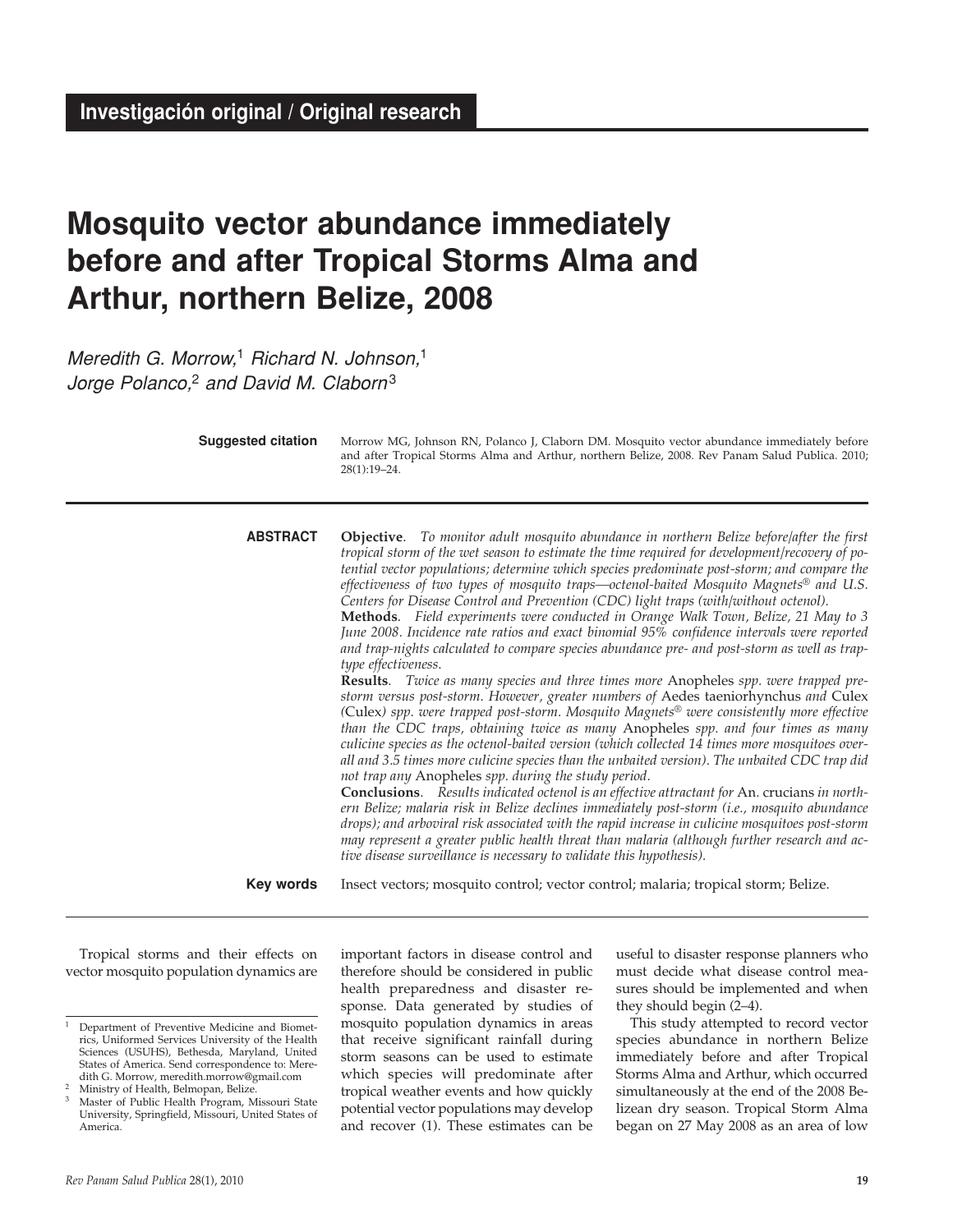pressure that strengthened into a tropical depression off the coast of Nicaragua. It was designated as the first tropical storm of the season on 29 May 2008 and reached peak winds of 104.6 km/h just before making landfall on the northwestern coast of Nicaragua near León (5, 6). Forming at 86.5°W, Alma developed further east than any other Pacific tropical cyclone on record and was also the first tropical storm to make landfall along the Pacific coast of Central America since 1949 (5, 7). Heavy rainfall across Central America (including Belize) caused flash flooding and landslides in Costa Rica and Nicaragua and left 42 000 people without power (6, 7). Damage was estimated at \$33 million USD (7).

On 30 May 2008, Alma emerged into the Gulf of Honduras and fused with a tropical wave off the coast of Belize that became Tropical Storm Arthur one day before the official start of the 2008 Atlantic hurricane season (5). Tropical Storm Arthur was the first Atlantic tropical storm to form during the month of May since 1981 (5). It made landfall on the Yucatan Peninsula on 31 May 2008 and remained a tropical storm over land for nearly 24 hours before weakening to a tropical depression (5, 8). The rainfall from Arthur—approximately 25.4 cm in Belize over 36 hours—compounded the effects of flooding caused by Tropical Storm Alma (8). This heavy rainfall caused rivers in both southern and northern Belize to overflow, damaging bridges and highways and forcing evacuations in Orange Walk District in the north as well as parts of Corozal, Mexico (8). Flash flooding reportedly killed nine people in Belize and affected 100 000 more. Damage was estimated at \$78 million USD (8).

The authors of the current study, who were working in the area where the early tropical storms occurred, designed and implemented the current research to take advantage of the opportunity to compare the mosquito vector abundance immediately before and after the first heavy rainfall of the wet season. This type of data may be useful in estimating the effect of tropical storms on local vector populations and subsequent changes in disease risks. A secondary goal of the study was to compare the efficacy of two types of mosquito traps in northern Belize: the commercially produced Mosquito Magnet® (Woodstream Corp., Lititz, PA, USA) and the U.S. Centers for Disease

Control and Prevention (CDC) light trap (with and without octenol attractant).

#### **MATERIALS AND METHODS**

#### **Mosquito abundances pre- and post-tropical storms**

Field experiments were conducted on approximately 607 ha of cattle pasture bordered by mixed brush, marsh, and sugarcane habitat in a malarious area in northern Belize (Orange Walk Town). The first trial was conducted with four of the Mosquito Magnet® traps, which were used to monitor mosquito activity from 21 May to 3 June. As per manufacturer instructions, the traps were sheltered from rainfall—in this case inside two-person tents utilized by the U.S. military (National Stock Number 8340 01 026 6096). The distance from the tent opening to the Mosquito Magnet® was approximately 1 m. Although the tents had been treated with insecticides as part of another study, statistical analysis indicated the treatments were not effective (i.e., the trap catches from the treated tents did not differ from those of the control tent  $[P =$ 0.161]). The four Mosquito Magnet® traps were run nightly, 12 hours per sampling day (1800 to 0600 h), four nights before the first storm of the wet season (25–28 May) and four nights after (31 May–3 June**)**, yielding 16 trap-nights (number of traps run  $[4] \times$  number of nights  $[4] = 16$  for each of the two comparison time periods (pre- and post-storm).

Each of the four Mosquito Magnet® traps utilized a 3.8-liter tank of 60% propane and 40% butane to produce heat and carbon dioxide (a by-product of the combustion process). The propane/ butane mix was chosen because it was widely available in Central America and consistent with Mosquito Magnet® manufacturer's instructions. Each Mosquito Magnet® was baited with the 1 600-mg octenol cartridge included with each trap and operated according to manufacturer's instructions.

The tents were spaced 20 m apart and arranged in a line parallel to and approximately 100 m from a local marsh (a mosquito breeding site). The sides of the tents facing the marsh (60°NNE) were left open. The backs of the tents were staked to the ground but left unbuttoned to prevent overheating of the trap and avoid the repellent effect of excessive heat.

**Octenol-baited Mosquito Magnets® versus octenol-baited CDC trap.** Along with the tents used to house the four octenol-baited Mosquito Magnet® traps, an additional tent was set up to house one CDC light trap, which was baited with the same 1 600-mg octenol cartridge supplied with each Mosquito Magnet® and run for the same daily sampling period (1800 to 0600 h). No carbon dioxide was used. To evaluate the effectiveness of the two types of traps, Mosquito Magnet<sup>®</sup> trap data from 20–28 May (4 traps  $\times$ 8 nights or 32 trap-nights) were compared with data from the single baited CDC light trap run from 20–27 May (1 trap  $\times$  7 nights or 7 trap-nights).

**Octenol-baited CDC light trap housed inside tent versus unbaited CDC light traps outside tent**. Two unbaited CDC light traps were also run, outside the tents. Data from these traps were compared with data from the single baited CDC light trap housed inside the tent to evaluate the effectiveness of octenol as an attractant. The two unbaited CDC light traps were run for five nights (28 May and 31 May–3 June), and the single octenol-baited CDC light trap was run for 10 nights (23–28 May, 31 May, and 1–3 June), generating a total of 10 trapnights for each (2 traps  $\times$  5 nights and 1  $trap \times 10$  nights respectively). Both traps were run for the same daily sampling period (1800 to 0600 h). As in the previous trial, no carbon dioxide was used.

All mosquitoes from the daily trap catches were counted and identified to species using a dichotomous key (9, 10). Voucher specimens were later deposited in the collections of the U.S. Army's Walter Reed Biosystematics Unit (WRBU) at the Smithsonian Institution National Museum of Natural History (NMNH).

#### **Statistical analysis**

The abundances of mosquitoes per trap-night were calculated to determine any notable differences pre- and poststorm (comparing the Mosquito Magnet® trap data before and after the rainfall) and to assess the effectiveness of the octenol attractant (comparing the data from the octenol-baited CDC trap inside the tent with data from the unbaited CDC traps outside the tent). Incidence rate ratios and exact binomial 95% confidence intervals (CIs) were calculated using Stata Statisti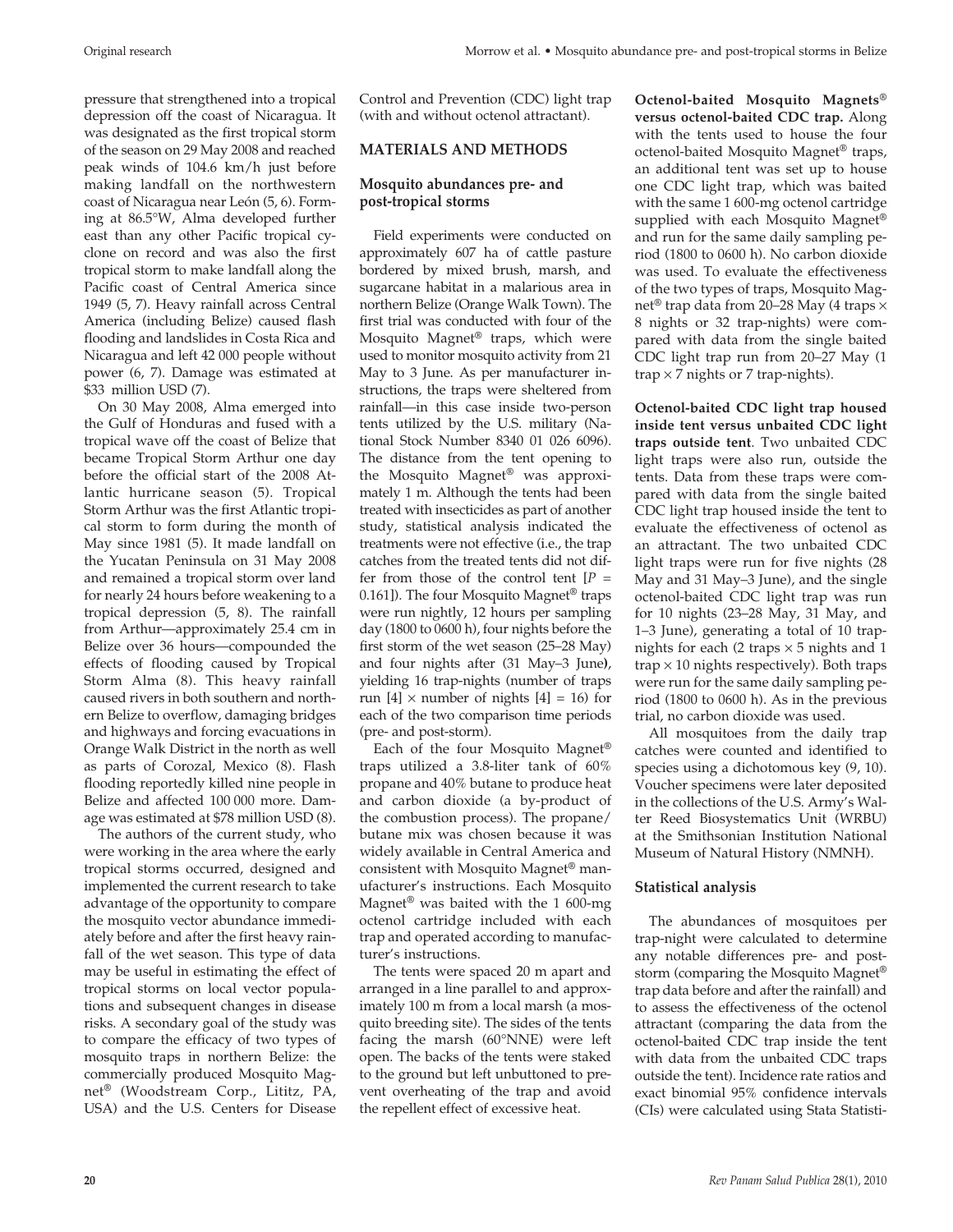cal Software version 10.0 (StataCorp LP, College Station, TX, USA) (11).

#### **RESULTS**

#### **Mosquito abundances pre- and post-tropical storms**

There was a significant difference in the abundance of mosquitoes trapped by the octenol-baited Mosquito Magnets® run immediately before the storm versus those run immediately after the storm for all species except for *Anopheles vestitipennis* (Dyar and Knab, 1906)*, Psorophora ferox* (Von Humboldt, 1819), and *Ps. albipes* (Theobald, 1907). The fact that the trap rates for these latter three species did not differ is most likely due to the low numbers of specimens obtained (Table 1). While the total number of culicine species collected by the traps did not change pre- versus post-storm, the species composition was altered, with increases in the number of *Aedes taeniorhynchus* (Wiedemann, 1958) and *Culex (Culex)* spp. post-storm. All *Culex* spp. were identified down to the subgenus *Culex*. As explained by J. Pecor (NMNH/WRBU, personal communication, 5 July 2007), the *Cx. (Cx.)* spp. could not be identified down to any of the 11 species found within this subgenus in Belize due to the lack of male specimens. Conversely, the total number of *Anopheles* spp. was three times higher before the storm compared to afterward. The total number of species caught post-storm decreased by half (pre-storm total = 1 137; post-storm total  $= 614$ ).

*An. crucians* (Wiedemann, 1949) was the most abundant species before the storm, followed by *Coquillettidia nigricans* (Coquillet, 1904) and *Mansonia titillans* (Walker, 1848). No *Ae. taeniorhynchus* and only five *Culex* spp. specimens were trapped immediately before the storm. The species trapped most often poststorm was *Ma. titillans*, followed by *An. crucians*. *Ae. taeniorhynchus* and *Culex* spp. were trapped more often immediately following the storm.

**Octenol-baited Mosquito Magnets® versus octenol-baited CDC trap**. There was a significant difference in trap rates between the octenol-baited Mosquito Magnets® and CDC light trap housed in tents for all species except *Ps. ferox* and *Ps. albipes*. The small number of trapped specimens for these latter two species prevented reliable statistical analysis.

The octenol-baited Mosquito Magnets® produced an average of 54.7 mosquitoes per trap-night (total trapped = 1 750) whereas the octenol-baited CDC light trap caught an average of 20.4 mosquitoes per trap-night (total trapped = 143) (Table 2). However, the bulk of the trap rate from the CDC light trap was due to an abnormally high yield of *An. crucians* on a single night that was most likely due to the presence of livestock in the vicinity during that period (the CDC trap was closer to the livestock than the Mosquito Magnets® and was therefore

**TABLE 1. Number of mosquitoes collected in four octenol-baited Mosquito Magnet® traps run inside tents for four nights before the first tropical storm of the wet season (25–28 May) and four nights after (31 May–3 June), Orange Walk Town, Belize, 2008**

| Species                  | Pre-<br>storm<br>(total) | Post-<br>storm<br>(total) | Pre-storm<br>(per trap-<br>night) <sup>a</sup> | Post-storm<br>(per trap-<br>night) | IRR <sup>b</sup>      | 95% CI <sup>c</sup> | $\overline{P}$ |
|--------------------------|--------------------------|---------------------------|------------------------------------------------|------------------------------------|-----------------------|---------------------|----------------|
| Anopheles spp.           | 722                      | 223                       | 45.1                                           | 13.9                               | 3.2                   | (2.8, 3.8)          | < 0.001        |
| An. albimanus            | 128                      | 30                        | 8                                              | 1.9                                | 4.2                   | (2.8, 6.6)          | < 0.001        |
| An. crucians             | 587                      | 183                       | 36.7                                           | 11.4                               | 3.2                   | (2.7, 3.8)          | < 0.001        |
| An. vestitipennis        | 7                        | 10                        | 0.4                                            | 0.6                                | 0.6                   | (0.2, 2.0)          | 0.48           |
| Culicine spp.            | 415                      | 391                       | 25.9                                           | 24.4                               | 1.1                   | (0.9, 1.2)          | 0.40           |
| Coquillettidia nigricans | 264                      | 42                        | 16.5                                           | 2.6                                | 6.3                   | (4.5, 8.9)          | < 0.001        |
| Mansonia titillans       | 146                      | 204                       | 9.1                                            | 12.8                               | 0.7                   | (0.6, 0.9)          | 0.02           |
| Culex spp.               | 5                        | 56                        | 0.3                                            | 3.5                                | 0.1                   | (0.03, 0.2)         | < 0.001        |
| Aedes taeniorhynchus     | 0                        | 86                        | 0                                              | 5.4                                | $\ldots$ <sup>d</sup> | (0, 0.04)           | < 0.001        |
| Psorophora ferox         | 0                        | 0                         | 0                                              | 0                                  | $\cdots$              | $\cdots$            | 1.00           |
| Ps. albipes              | 0                        | 3                         | $\Omega$                                       | 0.2                                | $\cdots$              | (0, 2.4)            | 0.13           |
| Total                    | 1 1 3 7                  | 614                       | 71.1                                           | 38.4                               | 1.9                   | (1.7.2.0)           | < 0.001        |

 $a$  Number of traps run (4)  $\times$  number of nights (4) = 16 trap-nights per comparison period (pre- and post-storm).

**b** Internal rate of return.

c Confidence interval.

d Insufficient data for calculation.

more likely to capture any mosquitoes attracted by the presence of the animals). If the data for the abnormally high catchment of *An. crucians* during that one night are removed from the analysis, the mosquito abundance for the CDC light trap is reduced to 11.5 mosquitoes per trap-night (Table 2) and the Mosquito Magnet® trap rate becomes almost five times higher for all species versus the octenol-baited CDC light trap. If the data for the one night of abnormally high *An. crucians* catchment are included, the Mosquito Magnet<sup>®</sup> is almost three times more effective at trapping all species of mosquitoes and two times more effective at trapping *Anopheles* spp. In either scenario, the Mosquito Magnet® was four times more effective at trapping culicine

species than the CDC trap. *An. crucians* was the species trapped most often in the Mosquito Magnet®, followed by *Ma. titillans* and *Cq. nigricans*. While the total number of specimens collected per trap-night by the octenol-baited CDC trap was lower than that for the Mosquito Magnets®, the species distribution for both types of traps was the same.

**Octenol-baited CDC light trap inside tent versus unbaited CDC light traps outside tent**. The mosquito abundance per trap-night and associated *P*-values and 95% CIs for the octenol-baited CDC light trap housed inside the tent versus the unbaited CDC light traps outside the tents are presented in Table 3. There was a significant difference between the trap rates of the baited trap versus the unbaited traps for some species (*Anopeheles* spp*., An. crucians, Culicine* spp*.,* and *Ma. titillans*) but no difference for others (*An. albimanus, An. vestitipennis, Cq. nigricans, Culex* spp*., Ae. taeniorhynchus, Ps. ferox*, and *Ps. albipes*), primarily due to the low trap rates of the latter group of species. However, the octenol-baited CDC trap (run inside the tent) was more effective overall than the unbaited traps (run outside the tent), obtaining 19.3 total mosquitoes per trap-night (total trapped = 193) versus only 1.4 total mosquitoes per trap-night (total trapped  $= 14$ ) for the unbaited traps and thus almost 14 times more mosquitoes overall (and 3.5 times more culicine species). *An. crucians* was the species trapped most often in the baited CDC trap. The unbaited trap failed to collect any specimens from this species throughout the study period.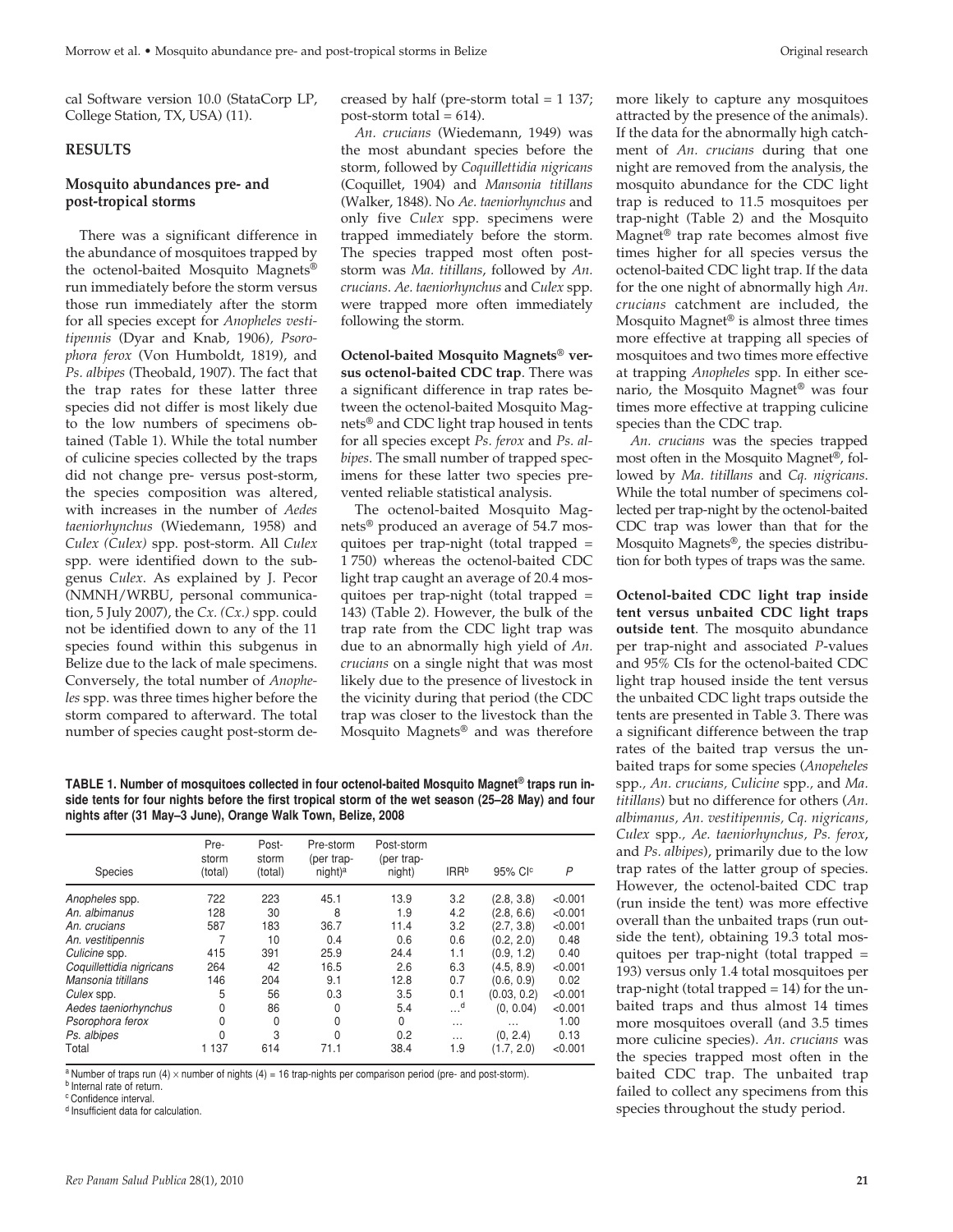**TABLE 2. Number of mosquitoes collected in four octenol-baited Mosquito Magnet® traps and one CDCa light trap run inside tents for eight nights (20–28 May) and seven nights (20–27 May) respectively, Orange Walk Town, Belize, 2008**

| <b>Species</b>                                                             | Mosquito<br>Magnet <sup>®</sup><br>traps<br>(total) | <b>CDC</b><br>light<br>trap<br>(total) | Mosquito<br>Magnet <sup>®</sup><br>traps<br>(per trap-<br>night) <sup>b</sup> | <b>CDC</b><br>light trap<br>(per trap-<br>$night)^c$ | IRR <sup>d</sup> | 95% Cle     | P       |
|----------------------------------------------------------------------------|-----------------------------------------------------|----------------------------------------|-------------------------------------------------------------------------------|------------------------------------------------------|------------------|-------------|---------|
| Anopheles spp.                                                             | 945                                                 | 100                                    | 29.5                                                                          | 14.3                                                 | 2.1              | (1.7, 2.6)  | < 0.001 |
| An. albimanus                                                              | 158                                                 | $\Omega$                               | 4.9                                                                           | $\Omega$                                             | أ.               | (9.3, )     | < 0.001 |
| An. crucians                                                               | 770                                                 | 100                                    | 24.1                                                                          | 14.39                                                | 1.7              | (1.4, 2.1)  | < 0.001 |
| An. vestitipennis                                                          | 17                                                  | $\Omega$                               | 0.5                                                                           | 0                                                    | $\cdots$         | (0.9, )     | 0.03    |
| Culicine spp.                                                              | 805                                                 | 43                                     | 25.2                                                                          | 6.1                                                  | 4.1              | (3.0, 5.7)  | < 0.001 |
| Coquillettidia nigricans                                                   | 306                                                 | 14                                     | 9.6                                                                           | 2.0                                                  | 4.8              | (2.8, 8.9)  | < 0.001 |
| Mansonia titillans                                                         | 350                                                 | 26                                     | 10.9                                                                          | 3.7                                                  | 2.9              | (2.9, 2.0)  | < 0.001 |
| Culex spp.                                                                 | 61                                                  | $\overline{2}$                         | 1.9                                                                           | 0.3                                                  | 6.3              | (1.8, 56.3) | < 0.001 |
| Aedes taeniorhynchus                                                       | 86                                                  | 0                                      | 2.7                                                                           | 0                                                    | $\cdots$         | (5.0, )     | < 0.001 |
| Psorophora ferox                                                           | 0                                                   |                                        | $\Omega$                                                                      | 0.1                                                  | $\cdots$         | (0, 8.5)    | 0.18    |
| Ps. albipes                                                                | 3                                                   | $\Omega$                               | 0.1                                                                           | 0                                                    | $\cdots$         | (0.09, )    | 0.55    |
| Total                                                                      | 1750                                                | 143                                    | 54.7                                                                          | 20.4                                                 | 2.7              | (2.2, 3.2)  | < 0.001 |
| Excluding abnormally high CDC trap rate recorded for one night of sampling |                                                     |                                        |                                                                               |                                                      |                  |             |         |
| An. crucian                                                                | 770                                                 | 26                                     | 24.1                                                                          | 4.3                                                  | 5.6              | (3.8, 8.5)  | < 0.001 |
| All species                                                                | 1750                                                | 69                                     | 54.7                                                                          | 11.5                                                 | 4.8              | (3.7, 6.1)  | < 0.001 |

aCenters for Disease Control and Prevention (USA).

<sup>b</sup>Number of traps run (4) x number of nights (8) = 32 trap-nights.

 $\textdegree$ Number of traps run (1) x number of nights (7) = 7 trap-nights.

<sup>d</sup> Internal rate of return.

eConfidence interval.

<sup>f</sup> Insufficient data for calculation.

g Includes abnormally high trap rate recorded for one night (possibly attributable to the presence of livestock near the CDC trap

during that period).

**TABLE 3. Number of mosquitoes collected in one octenol-baited CDC<sup>a</sup> light trap run inside a tent for ten nights (23–28 May, 31 May, 1–3 June) and two unbaited CDC light traps run outside tents for five nights (28 May and 31 May–3 June), Orange Walk Town, Belize, 2008**

| Species                  | Octenol-<br>baited<br>trap<br>(total) | Unbaited<br>traps<br>(total) | Octenol-<br>baited<br>trap<br>(per trap-<br>night) <sup>b</sup> | Unbaited<br>traps<br>(per trap-<br>$night)^c$ | IRR <sup>d</sup> | 95% Cle                 | P       |
|--------------------------|---------------------------------------|------------------------------|-----------------------------------------------------------------|-----------------------------------------------|------------------|-------------------------|---------|
| Anopheles spp.           | 143                                   | O                            | 14.3                                                            | 0                                             | NA <sup>f</sup>  | $(38.3, )$ <sup>9</sup> | < 0.001 |
| An. albimanus            |                                       | O                            | 0.1                                                             | 0                                             | <b>NA</b>        | (0.03, )                | 0.50    |
| An. crucians             | 142                                   | 0                            | 14.2                                                            | 0                                             | <b>NA</b>        | (38.0, )                | < 0.001 |
| An. vestitipennis        | $\Omega$                              | 0                            | $\Omega$                                                        | 0                                             | <b>NA</b>        | $\cdots$                | 1.00    |
| Culicine spp.            | 50                                    | 14                           | 5.0                                                             | 1.4                                           | 3.6              | (1.9, 7.0)              | < 0.001 |
| Coquillettidia nigricans | 18                                    | 11                           | 1.8                                                             | 1.1                                           | 1.6              | (0.7, 3.8)              | 0.20    |
| Mansonia titillans       | 29                                    | 3                            | 2.9                                                             | 0.3                                           | 9.6              | (3.0, 49.6)             | < 0.001 |
| Culex spp.               | $\overline{2}$                        | 0                            | 0.2                                                             | 0                                             | <b>NA</b>        | (0.2, )                 | 0.25    |
| Aedes taeniorhynchus     | 0                                     | 0                            | 0                                                               | 0                                             | <b>NA</b>        | $\cdots$                | 1.00    |
| Psorophora ferox         |                                       | 0                            | 0.1                                                             | 0                                             | <b>NA</b>        | (0.03, )                | 0.50    |
| Ps. albipes              | N                                     | 0                            | 0                                                               | 0                                             | <b>NA</b>        | .                       | 1.00    |
| Total                    | 193                                   | 14                           | 19.3                                                            | 1.4                                           | 13.8             | (8.0, 25.7)             | < 0.001 |

aCenters for Disease Control and Prevention (USA).

<sup>b</sup>Number of traps run (1)  $\times$  number of nights (10) = 10 trap-nights.

<sup>c</sup> Number of traps run  $(2) \times$  number of nights (5) = 10 trap-nights.

d Internal rate of return.

eConfidence interval.

<sup>f</sup> Not applicable (IRRs were not estimable for species that were not collected in the unbaited traps).

<sup>g</sup> Insufficient data for calculation.

#### **DISCUSSION**

Because many mosquito-borne diseases are found in regions of the world at risk for hurricanes and tropical storms, understanding the effects of such events on local vector-borne disease epidemiology is important for directing appropriate public health responses (12). Caillouët et al. (2008) showed that after

Hurricane Katrina there was a sharp increase in the number of reported cases of neuroinvasive West Nile virus disease in hurricane-affected regions (13). They also found a >2-fold increase in incidence of neuroinvasive West Nile virus disease in hurricane-affected areas for 2006 versus previous years (13). Many of these cases occurred among construction workers and other cleanup crew, underscoring the need to provide adequate shelter and mosquito control for disaster relief volunteers and workers as well as residents of affected areas in the days and weeks that follow the storm (12, 14, 15). During the post-storm cleanup of Hurricane Andrew, repair and cleanup crews were exposed to high densities of mosquitoes, which increased the potential for mosquito-borne disease transmission as well as bacterial infections from mosquito bites. Like the post-storm species composition in Belize found in the current study, the most common species collected post–Hurricane Andrew in both Florida and Louisiana were mainly *Culicine* spp. (15). It should be noted, however, that the studies cited above do not reliably link increased mosquito abundance with increased risk of disease because the increased disease incidence could have been due to increased human exposure to vectors rather than increased vector numbers.

In the current study, an increase in the variety of culicine species was noted as soon as four days post-storm. However, a drastic drop in *Anopheles* spp*.* was also noted post-storm, which may have implications for malaria prevention during storm seasons (16). In northern Belize, malaria is mesoendemic and moderately unstable, with seasonal epidemic exacerbations showing a fairly close correlation with alterations in rainfall (17). As documented in this study, habitat damage from tropical weather events can disturb *Anopheles* spp. populations enough to temporarily reduce their abundance and thus their role in malaria transmission (18). This finding suggests that public health interventions to prevent malaria immediately after a storm may not be as important as previously assumed (19), although this hypothesis is somewhat controversial in the literature because malaria transmission is not always directly correlated with number of mosquitoes or amount of rainfall (e.g., very low numbers of mosquitoes can also produce significant disease transmis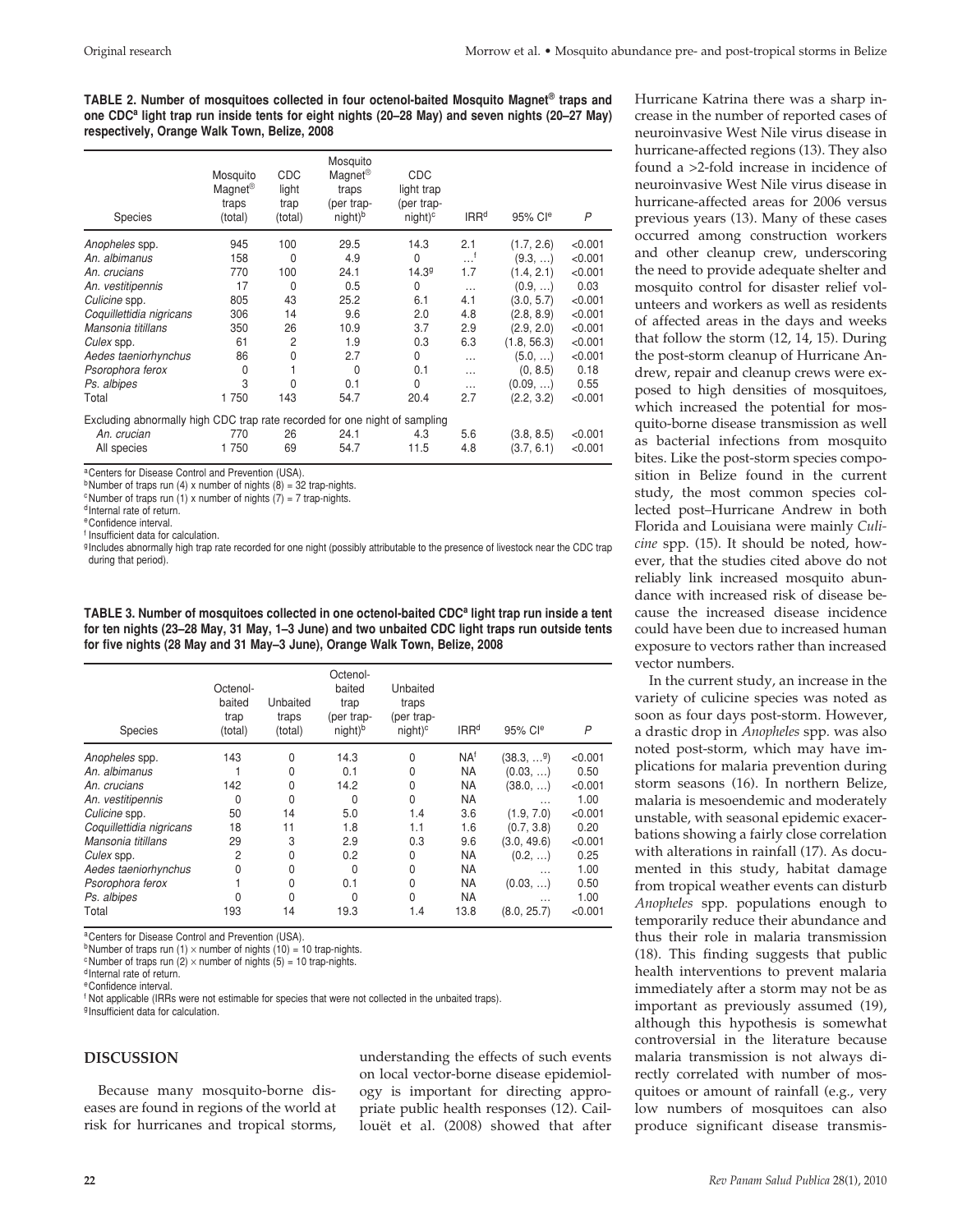sion) (20, 21)). Once the *Anopheles* vectors are reestablished in the environment, however, the increased rainfall provides a suitable breeding habitat, thus increasing the chance for a possible outbreak, as was seen after Hurricane Flora swept across the southern peninsula of Haiti (17). Conversely, this re-stabilization period can take many weeks to months, most likely depending on the strength of the storm and associated wind speed (17, 19). For this reason, natural disasters do not usually cause an immediate increase in vector-borne diseases. In areas that are heavily damaged, however, vector control may be inappropriately delayed during the most paramount of times immediately after the storm—when most residents of the affected areas are still living in evacuation areas (4, 22).

The current study found that *Culex* spp. in Belize are able to increase rapidly following a storm and should potentially be regarded as a possible vector of interest immediately following heavy rainfall, especially at the end of the dry season. If hurricanes strike early in transmission season, there could be a late increase in risk after vector and host populations are reestablished. *Culex* spp*.* are able to transmit a number of pathogens to humans (e.g., West Nile virus and Venezuelan equine encephalitis virus) and therefore may require immediate control measures after heavy rainfall in northern Belize. It should be noted, however, that although these results indicate the abundance of certain vector species can increase rapidly after heavy rainfall, further studies and increased surveillance of diseases associated with these vector species are needed to ascertain whether or not this increase in species abundance leads to a direct increase in disease risk.

As mentioned above, based on the research results, the authors of the current study concluded that 1) the Mosquito Magnet® was more effective at trapping all species of mosquitoes (*Anopheles* spp.

and culicines) than the octenol-baited CDC light trap, and 2) octenol is a reliable attractant for *An. crucians* in northern Belize (based on the observation that the unbaited CDC light traps failed to collect any specimens from this species whereas the octenol-baited CDC trap attracted a high number of them)*.* These findings may prove useful for public health planners attempting to set up field surveillance programs after tropical weather has devastated an area.

#### **Limitations**

This study had several limitations. For example, in the trap comparison studies, there was an uneven number of replicates (due to the unpredictable nature of storms). If this type of study were attempted in the future, comparison of an equal number of trap-nights and trial nights would be preferable. In the preand post-storm study, the main weakness was the shortened temporal scope. A longer collection time (both pre- and post-storm) would improve the analysis and allow for consideration of the varying life cycles of potential vectors found in northern Belize. Although the current results indicating a parallel decrease in density of mosquitoes during the first 48 hours after storms are supported by studies conducted in 2000–2001 on the effect of tropical storms on adult mosquito abundance in Calcutta, India, it would be useful to determine how long this decrease in total species lasts and what factors play a role in rebuilding affected mosquito populations (23).

In addition, future studies examining mosquito populations before and after *several* tropical storms and hurricanes would further clarify how mosquito abundance is altered by these weather events and how it varies on an annual basis. Comparing mosquito populations during two or more different storm years could prove useful in determining

how other climatic, temporal, and environmental factors facilitate breeding in certain species post-storm (21). After Tropical Storm Doreen hit California in 1977, Gordon et al. hypothesized that many breeding cycles are obligatory in nature and are modified primarily by temperature rather than precipitation (21). Comparing these results to those of the current study, it should be noted that the rains caused by Tropical Storm Doreen were not thought to have created favorable breeding habitats due to lack of vegetation and larval activity, whereas the current research site had profound vegetation in its water sources. In any case, it is clear that mosquito abundance and composition can vary tremendously in a region affected by tropical storms. This underscores the importance of species abundance research pre- and post-storms to facilitate and improve public health planning for devastated areas. It also further justifies the need for active disease surveillance during these time frames to identify any increases in certain species that may lead to a subsequent increase in disease risk or transmission.

**Acknowledgments**. The authors thank Cara Olsen for her help in the statistical analyses and the anonymous reviewers whose comments helped improve the manuscript.

**Financial support**. Funding for this work was provided by Uniformed Services University of the Health Sciences, Bethesda, Maryland, under grant number GS87K3.

**Disclaimer**. The opinions, interpretations, conclusions, and recommendations contained herein are those of the authors and do not reflect official views or policy of the Uniformed Services University of the Health Sciences or the U.S. Department of Defense.

#### **REFERENCES**

- 1. Juliano SA. Population dynamics. J Am Mosq Control Assoc. 2007;23(2 Suppl):265–75.
- 2. Fillinger U, Sombroek H, Majambere S, van Loon E, Takken W, Lindsay SW. Identifying the most productive breeding sites for malaria mosquitoes in The Gambia. Malar J. 2009;8:62, doi:10.1186/1475-2875-8-62.
- 3. Grieco JP, Vogtsberger RC, Achee NL, Vanzie E, Andre RG, Roberts DR, et al. Evaluation of

habitat management strategies for the reduction of malaria vectors in northern Belize. J Vector Ecol. 2005;30(2):235–43.

- 4. Watson JT, Gayer M, Connolly MA. Epidemics after natural disasters. Emerg Infect Dis. 2007;13(1):1–5.
- 5. National Oceanic and Atmospheric Administration, National Climatic Data Center (US) [homepage on the Internet]. Washington:

NOAA; c2008 [cited 2009 Sept 18]. State of the climate—hurricanes & tropical storms; [about 2 screens]. Available from: http://www. ncdc.noaa.gov/sotc/?report=tropicalcyclones&year=2008&month=5.

6. International Federation of Red Cross and Red Crescent Societies. Costa Rica and Nicaragua: Tropical Storm Alma. DREF operation no. MDR43003 final report. Geneva: